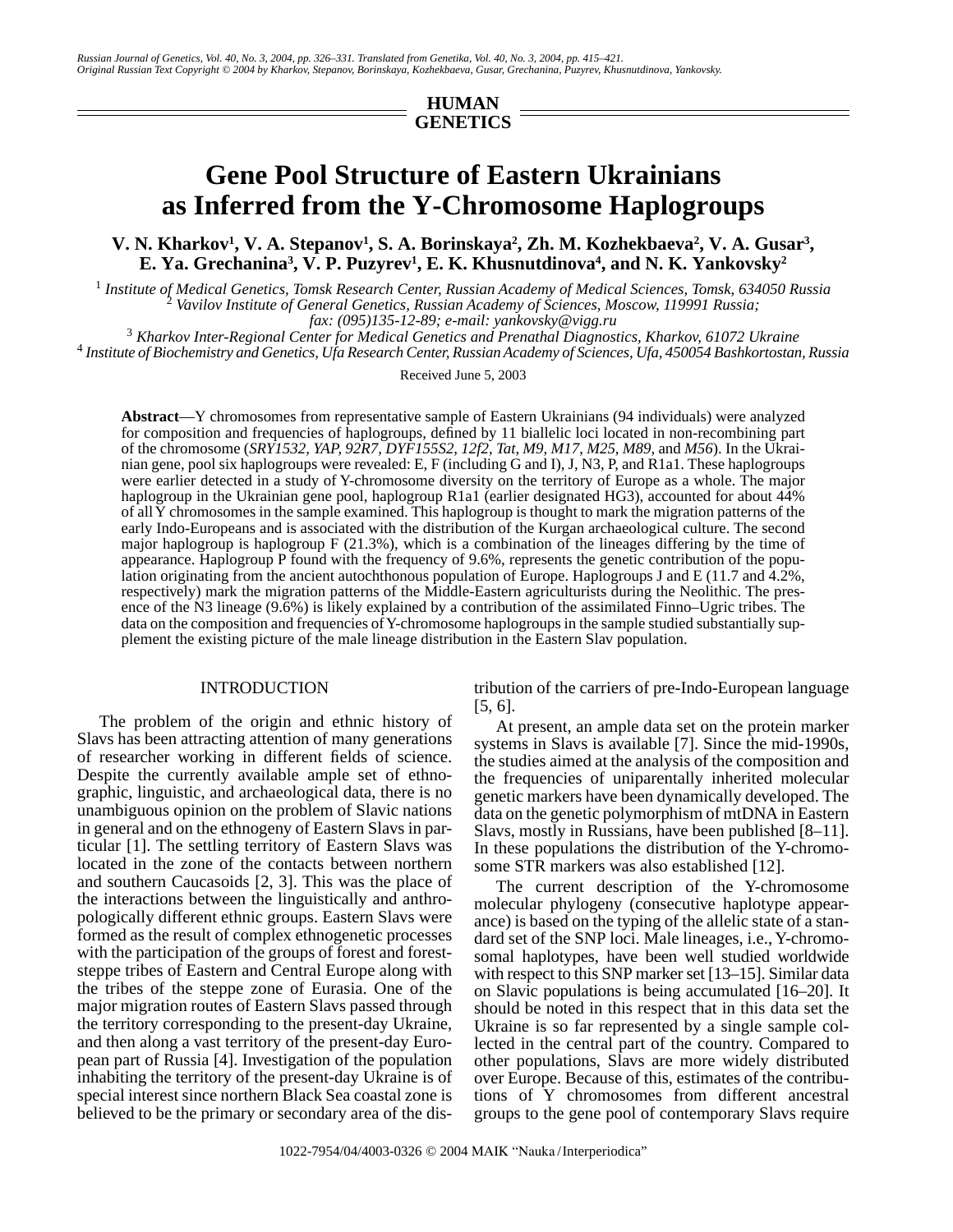substantial increase of the total sample size. In this respect, the formation of each individual sample based on the groups compactly living in certain territories is even more important. Furthermore, it is also required that the samples examined should be randomly distributed over the whole area of Slavic settlement.

In this study distribution of the haplogroups, defined by 11 biallelic loci located in nonrecombining part of Y chromosome [13, 15, 18] was examined in the sample of Eastern Ukrainians.

#### MATERIALS AND METHODS

In the present study variability of 11 biallelic loci located in non-recombining part of the chromosome (*SRY1532*, *YAP*, *92R7*, *DYF155S2*, *12f2*, *Tat*, *M9*, *M17*, *M25*, *M89*, and *M56*) was examined in 94 individuals representing indigenous population of Eastern Ukraine (predominantly Kharkov oblast, Poltava oblst, Sumy oblast, and Chernigov oblast). The sample examined was comprised of individuals unrelated at least in three generations down the paternal lineage. Experimental material was collected from the military personnel volunteers after obtaining their informed consent and the data on the birthplaces and national affiliation of the ancestors in two pedigree generations. Only the individuals, whose ancestors (judging by the questionnaire data) were Ukrainians, were included in the study.

Total DNA was extracted from the peripheral blood lymphocytes by use of standard methods [21].

Genotyping was performed by polymerase chain reaction (PCR) in automated DNA-Tekhnologia Tertsik thermal cycler, followed by analysis of the PCR product sizes after digestion with appropriate restriction endonucleases (for (*SRY1532*, *92R7*, *Tat*, *M9*, and *M25*), or without digestion (for *YAP*, *DYF155S2, 12f2*, *M17*, *M89*, and *M56*). Electrophoresis was performed in 3% (for *Tat* and *M25*) or 2% (for all other markers) agarose gels.

Amplification of the *SRY1532* locus containing the A–G transition [22] was performed using the primers and the reaction conditions described earlier [23]. Allele A was represented by one fragment (167 bp), while allele G gave rise to two fragments (55 and 112 bp), which were formed on the digestion of the PCR product with the *Ade*I restriction endonuclease (Fermentas, Lithuania).

Insertion *Alu* polymorphism at the *DYS287* (*YAP*) locus was typed using the procedure described in [24]. The 150-bp PCR product corresponded to the *Alu* repeat loss, while the 455-bp product corresponded to the *Alu* insertion gain.

The C–T transition at the *92R7* locus [25] was analyzed according to [26]. C allele was detected by the presence of the recognition site for the *Hin*dIII restriction endonuclease (SibEnzim, Novosibirsk), which cleaved the 709-bp PCR product into the fragments of 197 and 512 bp.

RUSSIAN JOURNAL OF GENETICS Vol. 40 No. 3 2004

Deletion polymorphism at the *DYF155S2* locus was genotyped according to [13]. Amplification with the locus template without the deletion yielded the PCR product of 196 bp, while in case of the deletion this fragment was absent. The quality of the PCR reaction was controlled by the presence of the amplification product of the *DYF155S1* locus, overlapping with the *DYF155S2*.

Deletion polymorphism at the *12f2* locus was typed as in [27]. The presence of the 500-bp amplification product corresponds to the ancestral DNA state. The quality of the PCR reaction was controlled by the presence of the product (820-bp), which was amplified with the additional pair of primers [18].

The *Tat* mutation, which is a T–C transition, was typed by amplification of the 112-bp fragment according to [28]. Allele T generated two fragments (83 and 29 bp) upon the *Hsp*92II restriction endonuclease (Promega) digestion.

The *M9* C–G transversion [29, 30] was genotyped according to [31]. In case of allele C the amplified 341-bp fragment contained two recognition sites for the *Hin*fI endonuclease (Sibenzim), which on digestion generated the fragments of 182, 93, and 6 bp. Allele G is determined by the presence of one restriction endonuclease recognition site in the PCR product, cleavage at which generates two fragments of 248 and 93 bp.

The *M25* G–C transversion was genotyped as described in [30]. In the case of allele G, the 340-bp amplification product contains a single site for the *Eco*RI restriction endonuclease (SibEnzim), and the digestion results in the appearance of the 180 and 160-bp fragments. The mutant C allele forms an additional site, leading to the appearance of 160, 116, and 64-bp fragments on digestion.

Genotyping of the *M17*, *M56*, and *M89* markers [30] was performed using allele-specific PCR. The *M17* mutation is a single-nucleotide G deletion. The reverse PCR primer used was the primer described in the appendix to [30], and two forward primers were different from that described in the original reference by one nucleotide at the 3' end. M17F1: 5'-TGTGGTTGCTG-GTTGTTACGGGG-3', M17F2: 5'-TGTGGTTGCTG-GTTGTTACGGG-3'. Both primers successfully annealed (at 58°C) to normal nondeleted allele sequence, generating the products of 288 and 287 bp, respectively. In the case of a deletion specific binding of primer F1 practically did not occur, while the PCR quality with primer F2 remained unchanged.

Typing of the A–T transversion (mutation *M56*) was performed using reverse primer described earlier [30]. In this case, each of the two forward primers was strictly complementary to only one allelic variant and differed from another one by one nucleotide at the 3' end. M56F1: 5'-ATGCAATGGGAGGATTACGAA-3', complementary to allele A and M56F2: 5'-ATG-CAATGGGAGGATTACGAT-3', complementary to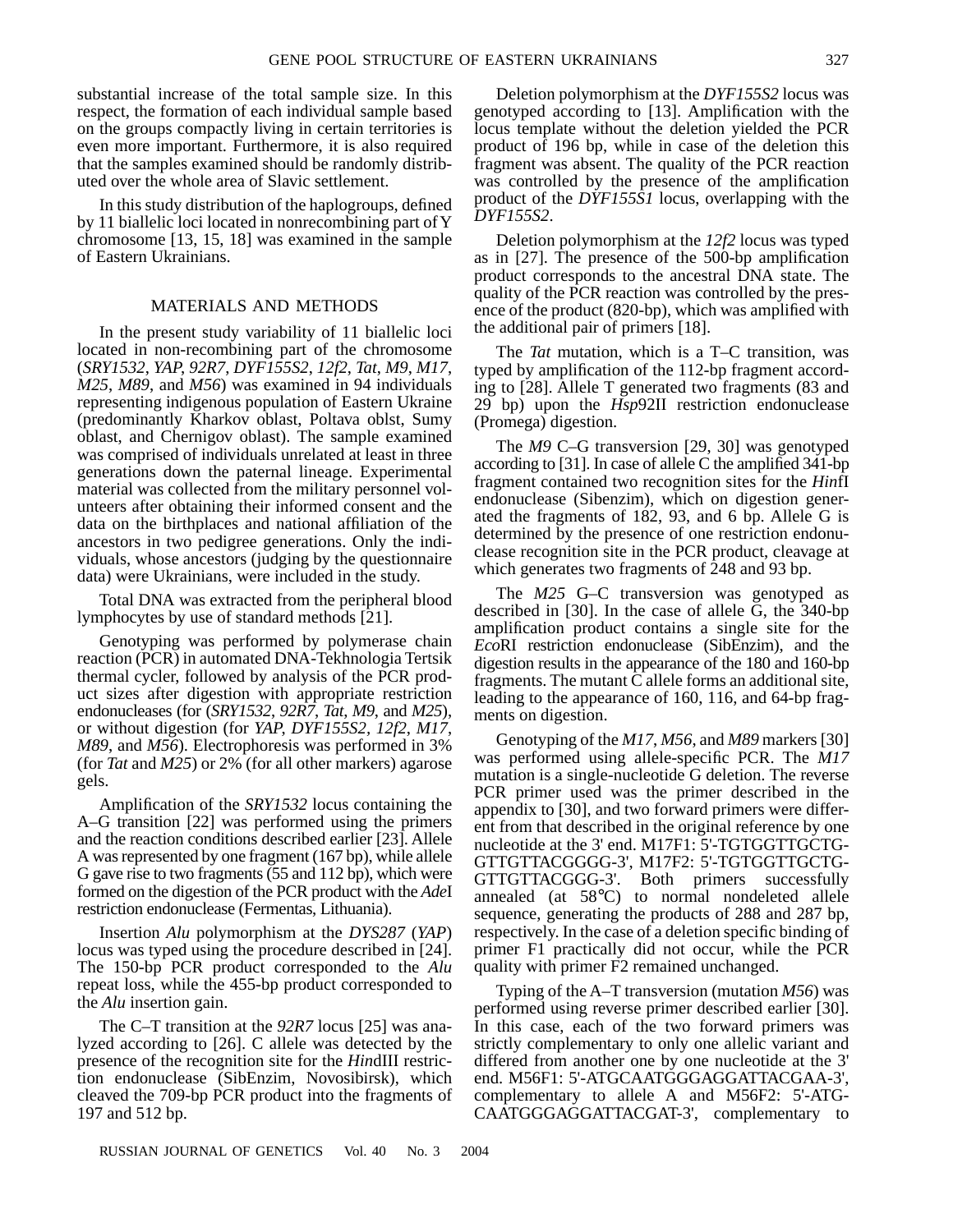| Haplo-<br>group | Frequency, $\%$ $(N)$ |             |          |
|-----------------|-----------------------|-------------|----------|
|                 | present study         | [19]        | [18]     |
| E               | 4.2(4)                | 4.0(2)      | 4.0(1)   |
| F               | 21.3(20)              | $26.0(13)*$ | 48.0(13) |
|                 | 11.7(11)              | 6.0(3)      | 0.0(0)   |
| N <sub>3</sub>  | 9.6(9)                | 6.0(3)      | 11.0(4)  |
| P               | 9.6(9)                | 4.0(2)      | 4.0(1)   |
| R1a1            | 43.6(41)              | 54.0(27)    | 30.0(8)  |
| Total           | 100(94)               | 100(50)     | 100(27)  |

Distribution of the Y-chromosome haplogroups among the Ukrainians

\* Nine of these individuals (18.0%) belong to haplogroup I, and two individuals belong to haplogroup  $G(\bar{4}\%)$ .

allele T. The 381-bp fragment was generated only in one PCR variant, at the annealing temperature of 62°C.

Allelic state in the case of the *M89* C–T transition was determined using a similar approach. Forward primer is described in [30], and each of the two reverse primers was strictly complementary to only one of the alleles. M89R1: 5'-TCAGGCAAAGTGAGAGATG-3', complementary to allele C, and M89R2: 5'-TCAG-GCAAAGTGAGAGATA-3', complementary to allele T. The annealing procedure was carried out at 60°C. The 365-bp fragment was present only in one PCR variant.

In some samples all biallelic markers were genotyped, while in most of the cases genotyping was performed according to a hierarchical scheme, based on the established order of the accumulation of Y-specific mutations [32]. For instance, nucleotide substitution at the *SRY1532* locus was predominantly typed in the individuals carrying T allele at the *92R7* locus.

Y-chromosome haplotypes were classified in accordance with a nomenclature system suggested by the Y-Chromosome Consortium [32].

For visualization of the amplified products and gel video filming, the Advanced American Biotechnology system for gel documentation and analysis was used with Video Studio v.1.0 (Ulead Systems Inc.), Video Packer Plus v.1.2p (Aura Corp.&VIC Hi Tech Corp.), and Adobe Photoshop v.6.0 (Adobe Systems Inc.) software packages.

#### RESULTS AND DISCUSSION

Analysis of the allelic distribution at 11 loci from the non-recombining part of Y chromosome (*SRY1532*, *YAP*, *92R7*, *DYF155S2*, *12f2*, *Tat*, *M9*, *M17*, *M25*, *M89*, and *M56*) carried out in 94 individuals representing ethnic Ukrainians revealed the presence of six haplogroups (table). The same lineages were described earlier in small samples of the Ukrainians in the studies focused on the analysis of the Y-chromosome diversity on the territory of Europe [18, 19]. The table presents Y-chromosome haplogroup frequencies in the Ukrainians determined in the present study along with those reported elsewhere. In general, all three samples demonstrated similar main haplogroup distribution patterns.

The differences in the frequencies of individual lineages observed could have been associated either with actually existing differences between the population samples examined, or with the small sample sizes examined in the previous studies (27 individuals in [18] and 50 individuals in [19]). Unfortunately, the authors did not indicate the parts of the Ukraine territory, where the samples were collected.

The most common Y-chromosome variant among the Ukrainians was haplogroup R1a1 (designated earlier in accordance with the previous haplogroup nomenclature version as HG3 [14]). The frequency of R1a1 observed in the present study was 43.6%. The area of the haplogroup distribution is restricted to the territory of Eurasia. In Europe similar to the Ukrainians R1a1 frequency was observed among Balto-Slavic populations belonging to the Indo-European linguistic family: 40 to 50% in Russians, 39% in Belarusians, 37% in Czechs and Slovenians, 47% in Slovaks, 55% in Poles, 41% in Latvians; and 34% in Lithuanians [17, 18, 20]. Somewhat lower values were observed among the Finno-Ugric populations, constituting 29% in Maris, 27% in Estonians, 22% in Hungarians, 20% in Karelians, 3% in Finns, and 3 to 5% in Saami [18, 33]. Thus, the proportion of haplogroup R1a1 is the highest in Central and Eastern Europe, and in Western European populations it is substantially lower.

Semino *et al.* [19] have suggested that the modern distribution pattern of this haplogroup reflects the expansion of the population, which was isolated during the Ice Age on the territory of the present-day Ukraine [19]. This hypothesis is supported by the distribution of the Neolithic–early Bronze Age Kurgan archaeological culture. In respect of linguistics, the correlation can be found in the distribution of the Indo-European languages from the north of the Black Sea in the 5th century B.C. [5, 34]. Analysis of the linkage between the *SRY1532* and *M17* markers shows that they are, probably, the phylogenetic analogs. Age estimates for the *SRY1532* mutation, defining haplogroup R1a, are either 7500 years before present (YBP) [35], or  $5400 \pm 810$  YBP [17]. These data are in good agreement with the suggestion on the archaeological correlation of this haplogroup with the carriers of the Kurgan culture.

Eastern part of the distribution area of haplogroup R1a1 is in Central Asia [20, 36] and on the territory of Altai and Sayans [17, 37]. Note that haplogroup R1a1 prevails among Southern Siberian and Central Asian populations, whose early ethnogeny is associated with the steppe Bronze culture. Among these populations, the frequency of haplogroup R1a1 constitutes 21% in Uzbeks, 24% in Tadjiks, from 41 to 57% in Kyrgyzes, from 52 to 58% in Southern Altaians, 40% in Northern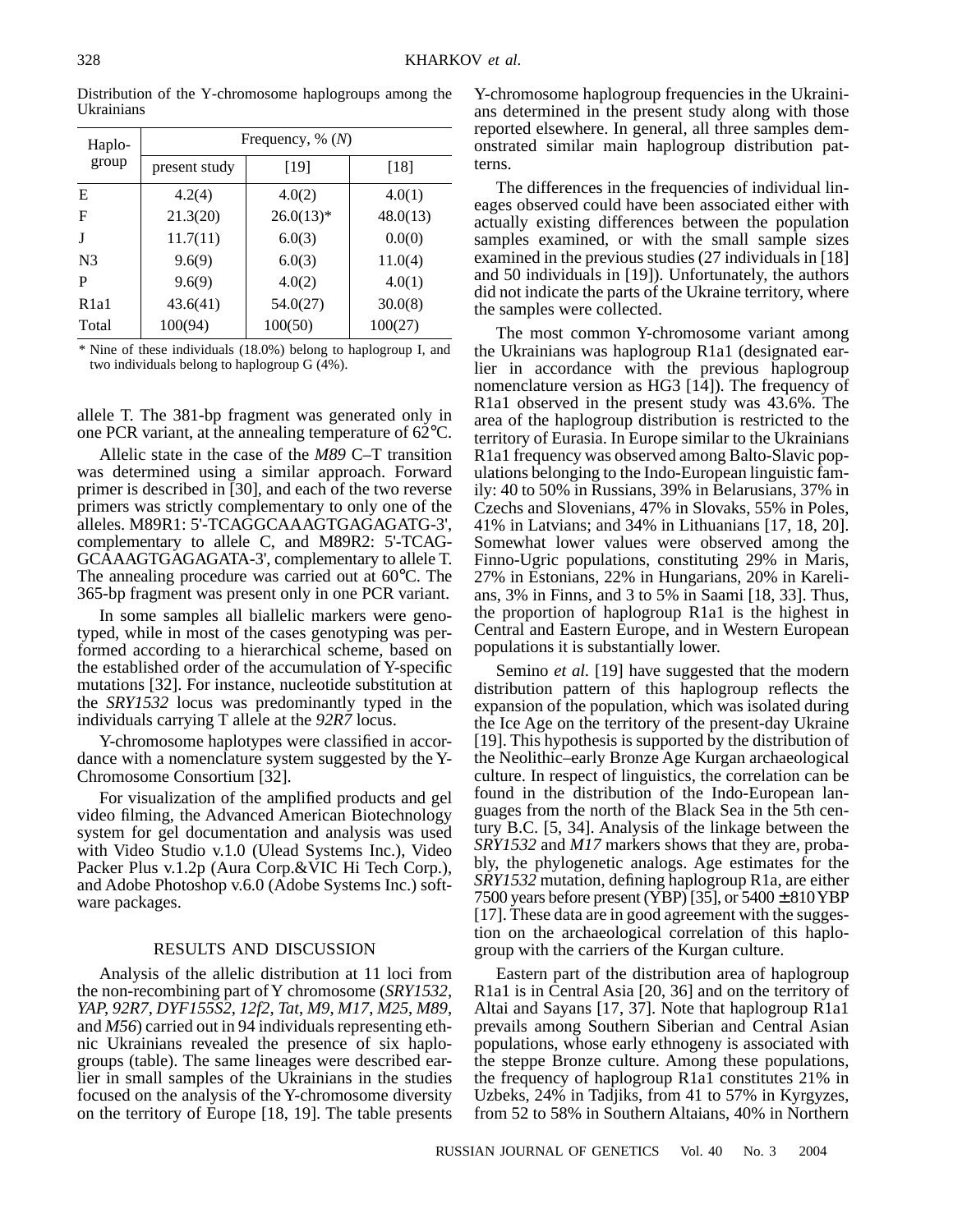Altaians, and about 15% in Tuvinians [17, 37]. In East Asia, haplogroup R1a1 is very rare. In Pakistan and India haplogroup R1a1 accounts for about 30% of all Y chromosomes [38, 39]. Furthermore, in India the proportion of this haplogroup is remarkably higher among the representative of upper castes (Brahmans, Kshatriyas, and Vaishyas). This finding may reflect the contribution of the dominating Aryan elite to the gene pool of these groups. Though haplogroup R1a1 was also observed among some tribes of Southern India (up to 26%), this observation is most likely associated with intensive gene flow through the caste and tribal barriers, as it was demonstrated by Ramana *et al.* [40].

Rosser *et al.* [18] showed that haplogroup R1a1 chromosomes, which are presented in both Europe and Asia, coalesce to the common ancestor about 2500 to 3800 YBP, which corresponds to the distribution of the Andronov culture of the Bronze Age. In respect to its linguistic features, the population of the Andronov culture belonged to the Indo-Iranian linguistic family [5] and was distributed throughout that part of Asia, where the carriers of haplogroup R1a1 currently reside. Thereby, early Indo-European migrations are, probably, marked by this haplogroup.

Macrohaplogroup  $F(21.3%)$  is the second most frequent in Ukrainians. The haplogroup defining mutation at the *M89* locus is considered to be the ancestral relative to haplogroups J, N, and P found in the present study (see below) and to haplogroup R1a1 [19]. Macrogroup F also includes haplogroup H, distributed in Asia and not detected in the Europeans, along with haplogroups G (defined by the *M201* mutation) and I (mutation in *M170*). It is suggested that haplogroup G originates from the Middle East [19], and its distribution in Europe is associated with rather recent migrations. The frequency of haplogroup G decreases from the southeast to northwest, from 30% in the Caucasus to 2 to 5% in Central Europe. On the territory of Europe haplogroup I has been dated at 22 000 YBP, among the early migrants from the Middle East. it is suggested that the distribution of this haplogroup occurred in parallel with the mitochondrial haplogroup H. At present, the proportion of haplogroup I is maximal in the populations of central and eastern Europe, constituting 45% in Croatians, 41% in Saami, 37% in Germans, 23% in Poles, and 15% in Czechs. Thereby, it can be suggested that the proportion of haplogroup I not identified in the present study in the Ukrainian gene pool constitutes about 60 to 70% of all F lineages.

The frequency of haplogroup P in the Ukrainians is 9.6%. According to literature, the highest frequency of haplogroup P (70 to 80%) is observed in Western Europe: in Scotland, Ireland, and in Spaniards of Pyrenean Peninsula. In Basques, the frequency of haplogroup P is about 85%. The frequency of haplogroup P gradually decreases eastwards, constituting 5 to 10% in Baltic States and in Eastern Slavs [18, 19]. It is suggested that the distribution of haplogroup P is associ-

RUSSIAN JOURNAL OF GENETICS Vol. 40 No. 3 2004

ated with the carriers of the Orinyak archaeological culture, which in Europe is dated at 35 000 to 40 000 YBP [19]. The present-day distribution pattern of haplogroup P can be formed similarly to that of haplogroup I, i.e., post-glacial settling of its carriers from the longterm geographical isolates [19].

Haplogroups J and E, comprising 11.7 and 4.2% of the chromosomes in the Ukrainian gene pool, respectively, are thought to be associated with the settling of the Middle Eastern agriculturists during the Neolithic. At present maximum frequency of haplogroup J was observed in Middle East, constituting 49.5% in Syrians, 39% in Palestinians, and 36% in Israeli Jews and Lebanese [41]. The frequency of this haplogroup is also high in the Caucasus and Anatolia (25 to 30%) [18]. The pattern of the haplogroup J (marked by the *12f2* deletion) frequency change indicates that it could have arisen in the Middle East in Upper Paleolithic, and then has spread westward and eastward with the migrants, who brought to Europe not only the new methods of making stone tools and ceramics, agriculture, and cattle-breeding, but also haplogroups E and G. It is possible, that Y-chromosomal haplogroup J was brought to Europe together with mitochondrial haplogroup J, which had arisen during the Paleolithic, but appeared in Europe also during the Neolithic [42, 43]. In case that haplogroup J was distributed by Phoenicians, who colonized the Mediterranean during the first millennium B.C., more recent appearance of the haplogroup J carriers in the in this region cannot be excluded.

The last genetic component of the Ukrainian male gene pool is represented by haplogroup N3. The area of this haplogroup is restricted to Northern Eurasia. Haplogroup N3 is widely distributed among Finno-Ugric populations, and also among the ethnic groups belonging to Balto-Slavic branch of the Indo-European family. In Finno-Ugric populations haplogroup N3 accounts for 30 to 60% of all Y chromosomes, constituting 42% in Saami, 61% in Finns, 39% in Karelians, 37% in Estonians, 62% in Komis, 51% in Maris, and 30% in Udmurts [16, 18, 19, 33]. Uralian populations of Northern Asia are also characterized by the high N3 frequency, constituting 62% in Khanty, 20% in Mansi, and 25 to 40% in Nentsi. The proportion of haplogroup N3 in the male lineages of Balto-Slavic populations is slightly lower, constituting 47% in Lithuanians, 32% in Latvians, 15% in Russians, 2.5% in Belarussians, and 3% in Slovaks and Poles [17, 18]. The frequency of haplogroup N3 in Central and Northern Europe is substantially lower. Age estimates of this haplogroup vary from 4200 [44] and  $6100 \pm 940$  [17] to  $8400 \pm 700$  years [35]. Geographic distribution pattern and timing of haplogroup N3 suggest that it has appeared of Northern Eurasia after the Last Glacial Maximum and distributed among the ancestors of the present-day Finno-Ugric and Altaic ethnic groups.

The presence of the N3 lineage in Eastern Slavs can be most likely explained by the assimilation of Finno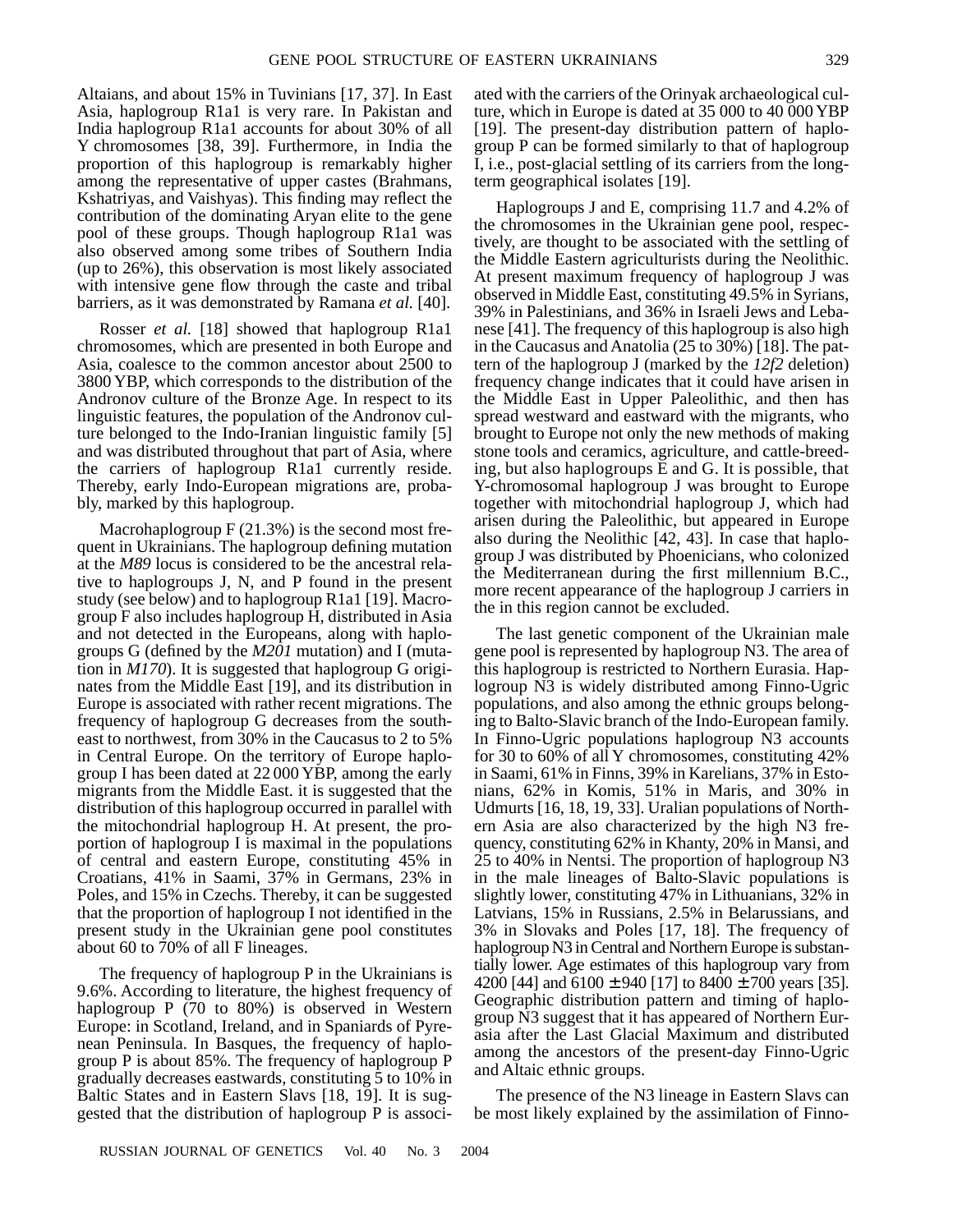Ugric tribes in the course of Slavic migrations from central Europe to the east. In this case, the frequency of haplogroup N3 in Slavs marks the contribution of Finno-Ugric populations to the present-day gene pool of Slavs.

Thus, multicomponent structure of the male portion of the Ukrainian gene pool has been described. Haplogroups P and I accounting for about 25% of all the lineages represent the heritage of the autochthonous population, which peopled Europe as early as in the Paleolithic. Haplogroup R1a1, probably, is the marker of the Indo-European contribution. Genetic contribution of the Neolithic migrants from the Middle East is marked by haplogroups J, G, and D, accounting for about 25% of the gene pool.

Further detailed analysis of the structure described requires the use of the additional biallelic markers and performance of the haplotype analysis using microsatellite repeats. This work is currently in progress.

#### ACKNOWLEDGMENTS

This study was supported by the Russian Ministry of Industry, Science, and Technologies grant for the international cooperation (N.Ya.), Russian Foundation for Basic Research (grant nos. 01-04-48986 (N.Ya.), 00-04-48506 (V.S.), 03-04-49021 (V.S.), 03-04-49021mac (V.Kh.), and 01-04-6372mac (V.Kh.)), Werner-Gren Foundation (grant no. 6801 (V.S.)), Grant of the President of the Russian Federation (no. MD-88.2003.04 (V.S.)), and the Russian State Program "Investigations and Projects in the Priority Trends of Science and Technology 2002–2004" (grant "Gene Pool Database of Humans, Animals, Plants and Microorganisms" (V.S. and N.Ya.)).

#### REFERENCES

- 1. *Slavyane i Rus'. Problemy i idei: Kontseptsii, rozhdennye trekhvekovoi polemikoi, v khrestomatiinom izlozhenii* (Slavs and Russia. Problems and Ideas: Concepts Born by Three-Century Polemics and Described in the Chrestomathy Form), Kuz'min, A.G., Ed., Moscow: Flinta, Nauka, 1999.
- 2. Alekseeva, T.I., *Etnogenez vostochnykh slavyan* (Ethnogenesis of Eastern Slavs), Moscow: Mosk. Gos. Univ., 1973.
- 3. Alekseeva, T.I. and Alekseev, V.P., Anthropology and the Origin of Slavs, *Priroda,* 1989, no. 1, pp. 60–69.
- 4. Sedov, V.V., *Slavyane: Istoriko-arkheologicheskoe issledovanie* (Slavs: A Historical Archeological Study), Moscow: Yazyki Slavyanskoi Kul'tury, 2002.
- 5. Kuz'mina, E.E., *Otkuda prishli indoarii? Material'naya kul'tura plemen andronovskoi kul'turnoi obshchnosti i proiskhozhdenie indoirantsev* (Where Did Indo-Aryans Come From? Material Culture of Tribes of the Andronov Culture Community and the Origin of Indo-Iranians), Moscow: Kalina, 1994.
- 6. Gamkrelidze, T.V. and Ivanov, V.V., *Indoevropeiskii yazyk i indoevropeitsy: Rekonstruktsiya i istoriko-tipologicheskii analiz prayazyka i protokul'tury* (Indo-Euro-

pean Language and Indo-Europeans: Reconstruction and Historical Typological Analysis of the Prelanguage and Protoculture), vols. I–II, Tbilisi: Tbil. Univ., 1984.

- 7. *Genofond i genogeografiya narodonaseleniya* (The Gene Pool and Gene Geography of Human Populations), vol. 1, *Genofond naseleniya Rossii i sopredel'nykh stran* (The Gene Pool of the Population of Russian and the Adjacent Countries), Rychkov, Yu.G, Ed., St. Petersburg: Nauka, 2000.
- 8. Orekhov, V., Poltoraus, A., Zhivotovsky, L.A., *et al.*, Mitochondrial DNA Sequence Diversity in Russians, *FEBS Lett.*, 1998, vol. 445, pp. 197–201.
- 9. Malyarchuk, B.A. and Derenko, M.V., Mitochondrial DNA Variability in Russians and Ukrainians: Implication to the Origin of the Eastern Slavs, *Ann. Hum. Genet.*, 2001, vol. 65, pp. 63–78.
- 10. Malyarchuk, B.A., Denisova, G.A., Derenko, M.V., *et al.*, Mitochondrial DNA Variation in Russian Populations of Krasnodar Krai, Belgorod, and Nizhnii Novgorod Oblasts, *Genetika* (Moscow), 2001, vol. 37, no. 10, pp. 1411–1416.
- 11. Malyarchuk, B.A., Differentiation and Genetic Position of Slavs among Eurasian Ethnoses as Inferred from Variation in Mitochondrial DNA, *Genetika* (Moscow), 2001, vol. 37, no. 12, pp. 1705–1712.
- 12. Kravchenko, S.A., Slominsky, P.A., Bets, L.A., *et al.*, Polymorphism of STR Loci of the Y Chromosome in Three Populations of Eastern Slavs from Belarus, Russia and Ukraine, *Genetika* (Moscow), 2002, vol. 38, no. 1, pp. 97–104.
- 13. Jobling, M.A. and Tayler-Smith, C., Fathers and Sons: The Y Chromosome and Human Evolution, *Trends Genet.*, 1995, vol. 11, pp. 449–456.
- 14. Jobling, M.A., Pandya, A., and Tayler-Smith, C., The Y Chromosome in Forensic Analysis and Paternity Testing, *Int. J. Legal. Med.*, 1997, vol. 110, pp. 118–124.
- 15. Jobling, M.A. and Tayler-Smith, C., New Uses for New Haplotypes the Human Y Chromosome, Disease and Selection, *Trends Genet.*, 2000, vol. 16, pp. 356–362.
- 16. Bermisheva, M.A., Viktorova, T.V., and Khusnutdinova, E.K., Polymorphism of Y-Chromosomal Diallelic Loci in Populations of the Volga–Ural Region, *Genetika* (Moscow), 2001, vol. 37, no. 7, pp. 1002–1007.
- 17. Stepanov, V.A., *Etnogenomika naseleniya Severnoi Evrazii* (Ethnogenomics of the North Eurasian Population), Tomsk: Pechatnaya Manufaktura, 2002.
- 18. Rosser, Z.H., Zerjal, T., Hurles, M.E., *et al.*, Y-Chromosomal Diversity in Europe Is Clinal and Influenced Primarily by Geography, Rather Than by Language, *Am. J. Hum. Genet.,* 2000, vol. 67, pp. 1526–1543.
- 19. Semino, O., Passarino, G., Oefner, P.J., *et al.*, The Genetic Legacy of Paleolithic *Homo sapiens* in Extant Europeans: A Y Chromosome Perspective, *Science,* 2000, vol. 290, pp. 1155–1159.
- 20. Wells, R.S., Yuldasheva, N., Ruzibakiev, R., *et al.*, The Eurasian Heartland: A Continental Perspective on Y-Chromosome Diversity, *Proc. Natl. Acad. Sci. USA*, 2001, vol. 98, pp. 10 244–10 249.
- 21. Sambrook, J., Fritsch, E.F., and Maniatis, T., *Molecular Cloning: A Laboratory Manual*, Cold Spring Harbor, New York: Cold Spring Harbor Lab., 1989.